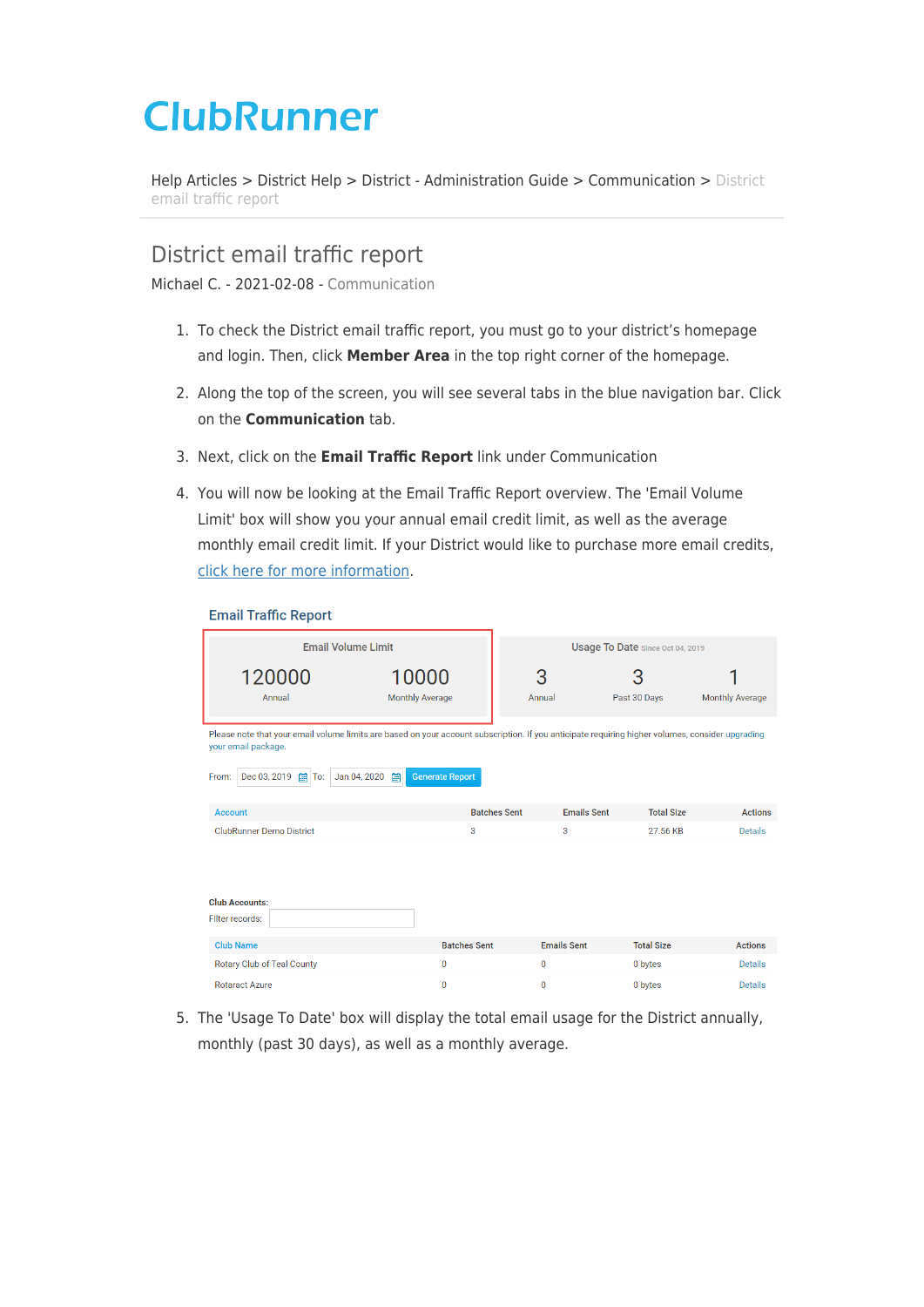#### **Email Traffic Report**

| <b>Email Volume Limit</b>                                                                                                                                                                                                                                     |                        | Usage To Date Since Oct 04, 2019          |                   |                        |  |  |  |
|---------------------------------------------------------------------------------------------------------------------------------------------------------------------------------------------------------------------------------------------------------------|------------------------|-------------------------------------------|-------------------|------------------------|--|--|--|
| 120000                                                                                                                                                                                                                                                        | 10000                  | 3                                         | З                 |                        |  |  |  |
| Annual                                                                                                                                                                                                                                                        | <b>Monthly Average</b> | Annual                                    | Past 30 Days      | <b>Monthly Average</b> |  |  |  |
| Please note that your email volume limits are based on your account subscription. If you anticipate requiring higher volumes, consider upgrading<br>your email package.<br>Dec 03, 2019 <b>in</b> To:<br>Jan 04, 2020<br>倫<br><b>Generate Report</b><br>From: |                        |                                           |                   |                        |  |  |  |
| <b>Account</b>                                                                                                                                                                                                                                                |                        | <b>Emails Sent</b><br><b>Batches Sent</b> | <b>Total Size</b> | <b>Actions</b>         |  |  |  |
| <b>ClubRunner Demo District</b>                                                                                                                                                                                                                               | 3                      | 3                                         | 27.56 KB          | <b>Details</b>         |  |  |  |
| <b>Club Accounts:</b><br>Filter records:                                                                                                                                                                                                                      |                        |                                           |                   |                        |  |  |  |
| <b>Club Name</b>                                                                                                                                                                                                                                              | <b>Batches Sent</b>    | <b>Emails Sent</b>                        | <b>Total Size</b> | <b>Actions</b>         |  |  |  |
| <b>Rotary Club of Teal County</b>                                                                                                                                                                                                                             | $\mathbf{0}$           | 0                                         | 0 bytes           | <b>Details</b>         |  |  |  |
| <b>Rotaract Azure</b>                                                                                                                                                                                                                                         | $\overline{0}$         | $\mathbf 0$                               | 0 bytes           | <b>Details</b>         |  |  |  |

6. The Email Traffic Report will generate and display data based on a selected time range. You change the period of time shown in the report using the date fields. When a desired date range has been selected, click on **Generate Report** to update the report.

# **Email Traffic Report**

| <b>Email Volume Limit</b>                                                                                                                                                                                                                                     | Usage To Date Since Oct 04, 2019 |                                  |                                         |                        |  |  |
|---------------------------------------------------------------------------------------------------------------------------------------------------------------------------------------------------------------------------------------------------------------|----------------------------------|----------------------------------|-----------------------------------------|------------------------|--|--|
| 120000<br>Annual                                                                                                                                                                                                                                              | 10000<br><b>Monthly Average</b>  | 3<br>3<br>Past 30 Days<br>Annual |                                         | <b>Monthly Average</b> |  |  |
| Please note that your email volume limits are based on your account subscription. If you anticipate requiring higher volumes, consider upgrading<br>your email package.<br>Dec 03, 2019 <b>in</b> To:<br>Jan 04, 2020<br>倫<br><b>Generate Report</b><br>From: |                                  |                                  |                                         |                        |  |  |
| <b>Account</b>                                                                                                                                                                                                                                                |                                  | <b>Batches Sent</b>              | <b>Emails Sent</b><br><b>Total Size</b> | <b>Actions</b>         |  |  |
| <b>ClubRunner Demo District</b>                                                                                                                                                                                                                               | 3                                | 3                                | 27.56 KB                                | <b>Details</b>         |  |  |
| <b>Club Accounts:</b><br>Filter records:                                                                                                                                                                                                                      |                                  |                                  |                                         |                        |  |  |
| <b>Club Name</b>                                                                                                                                                                                                                                              | <b>Batches Sent</b>              | <b>Emails Sent</b>               | <b>Total Size</b>                       | <b>Actions</b>         |  |  |
| Rotary Club of Teal County                                                                                                                                                                                                                                    | $\mathbf{0}$                     | 0                                | 0 bytes                                 | <b>Details</b>         |  |  |
| <b>Rotaract Azure</b>                                                                                                                                                                                                                                         | $\mathbf{0}$                     | $\mathbf{0}$                     | 0 bytes                                 | Details                |  |  |

7. Under **Account**, you will see from which account a given group of emails were sent. Using the District's website, you are also able to view the emails sent out from a specific Club within the District using the **Club Accounts** section.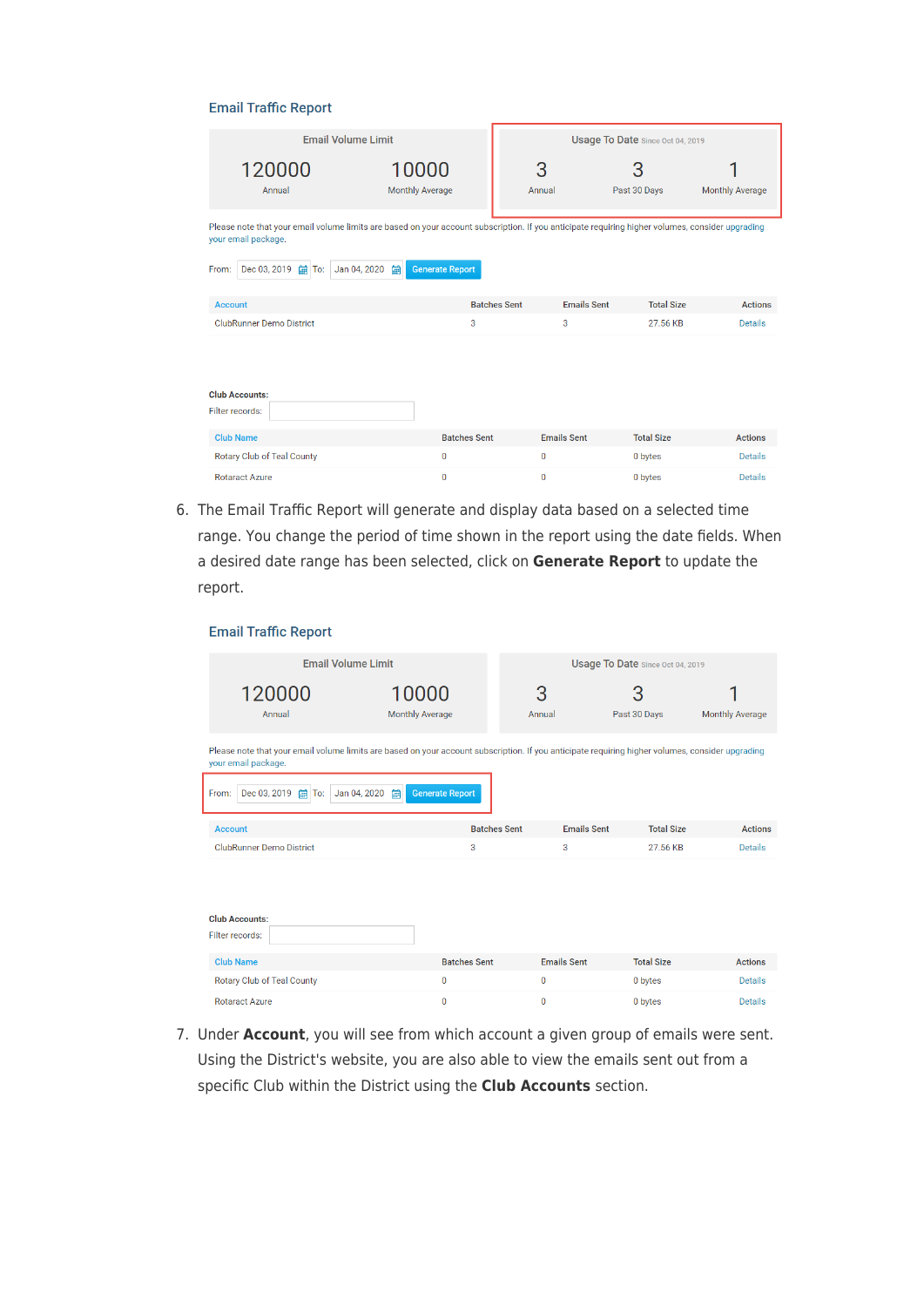# **Email Traffic Report**

| <b>Email Volume Limit</b>                                                                                                                                                                                                                                | Usage To Date Since Oct 04, 2019 |                     |                    |                        |                |  |  |  |
|----------------------------------------------------------------------------------------------------------------------------------------------------------------------------------------------------------------------------------------------------------|----------------------------------|---------------------|--------------------|------------------------|----------------|--|--|--|
| 10000<br>120000<br><b>Monthly Average</b><br>Annual                                                                                                                                                                                                      | З<br>Annual                      |                     | 3<br>Past 30 Days  | <b>Monthly Average</b> |                |  |  |  |
| Please note that your email volume limits are based on your account subscription. If you anticipate requiring higher volumes, consider upgrading<br>your email package.<br>倫<br><b>Generate Report</b><br>From:<br>Dec 03, 2019 单<br>Jan 04, 2020<br>To: |                                  |                     |                    |                        |                |  |  |  |
| <b>Account</b>                                                                                                                                                                                                                                           |                                  | <b>Batches Sent</b> | <b>Emails Sent</b> | <b>Total Size</b>      | <b>Actions</b> |  |  |  |
| <b>ClubRunner Demo District</b>                                                                                                                                                                                                                          | 3                                |                     | 3                  | 27.56 KB               | <b>Details</b> |  |  |  |
| <b>Club Accounts:</b><br>Filter records:                                                                                                                                                                                                                 |                                  |                     |                    |                        |                |  |  |  |

| <b>Club Name</b>           | <b>Batches Sent</b> | <b>Emails Sent</b> | <b>Total Size</b> | <b>Actions</b> |
|----------------------------|---------------------|--------------------|-------------------|----------------|
| Rotary Club of Teal County |                     |                    | 0 bytes           | <b>Details</b> |
| <b>Rotaract Azure</b>      |                     |                    | 0 bytes           | <b>Details</b> |

8. **Batches Sent** will let you know how many groups of emails have been sent out, while **Emails Sent** will provide you with a total amount of emails

# **Email Traffic Report**

| <b>Email Volume Limit</b>                                                                                                                                                                                                                                  |                                 | Usage To Date Since Oct 04, 2019 |                                         |                        |  |  |  |
|------------------------------------------------------------------------------------------------------------------------------------------------------------------------------------------------------------------------------------------------------------|---------------------------------|----------------------------------|-----------------------------------------|------------------------|--|--|--|
| 120000<br>Annual                                                                                                                                                                                                                                           | 10000<br><b>Monthly Average</b> | 3<br>Annual                      | З<br>Past 30 Days                       | <b>Monthly Average</b> |  |  |  |
| Please note that your email volume limits are based on your account subscription. If you anticipate requiring higher volumes, consider upgrading<br>your email package.<br><b>Generate Report</b><br>Dec 03, 2019 <b>in</b> To:<br>Jan 04, 2020 的<br>From: |                                 |                                  |                                         |                        |  |  |  |
| <b>Account</b>                                                                                                                                                                                                                                             |                                 | <b>Batches Sent</b>              | <b>Emails Sent</b><br><b>Total Size</b> | <b>Actions</b>         |  |  |  |
| <b>ClubRunner Demo District</b>                                                                                                                                                                                                                            | 3                               | 3                                | 27.56 KB                                | <b>Details</b>         |  |  |  |
| <b>Club Accounts:</b><br>Filter records:                                                                                                                                                                                                                   |                                 |                                  |                                         |                        |  |  |  |
| <b>Club Name</b>                                                                                                                                                                                                                                           | <b>Batches Sent</b>             | <b>Emails Sent</b>               | <b>Total Size</b>                       | <b>Actions</b>         |  |  |  |
| Rotary Club of Teal County                                                                                                                                                                                                                                 | $\Omega$                        | 0                                | 0 bytes                                 | Details                |  |  |  |
| <b>Rotaract Azure</b>                                                                                                                                                                                                                                      | $\mathbf{0}$                    | $\mathbf 0$                      | 0 bytes                                 | <b>Details</b>         |  |  |  |

9. The **Total Size** column lets you know exactly how much data has been used to send out the emails from an individual account.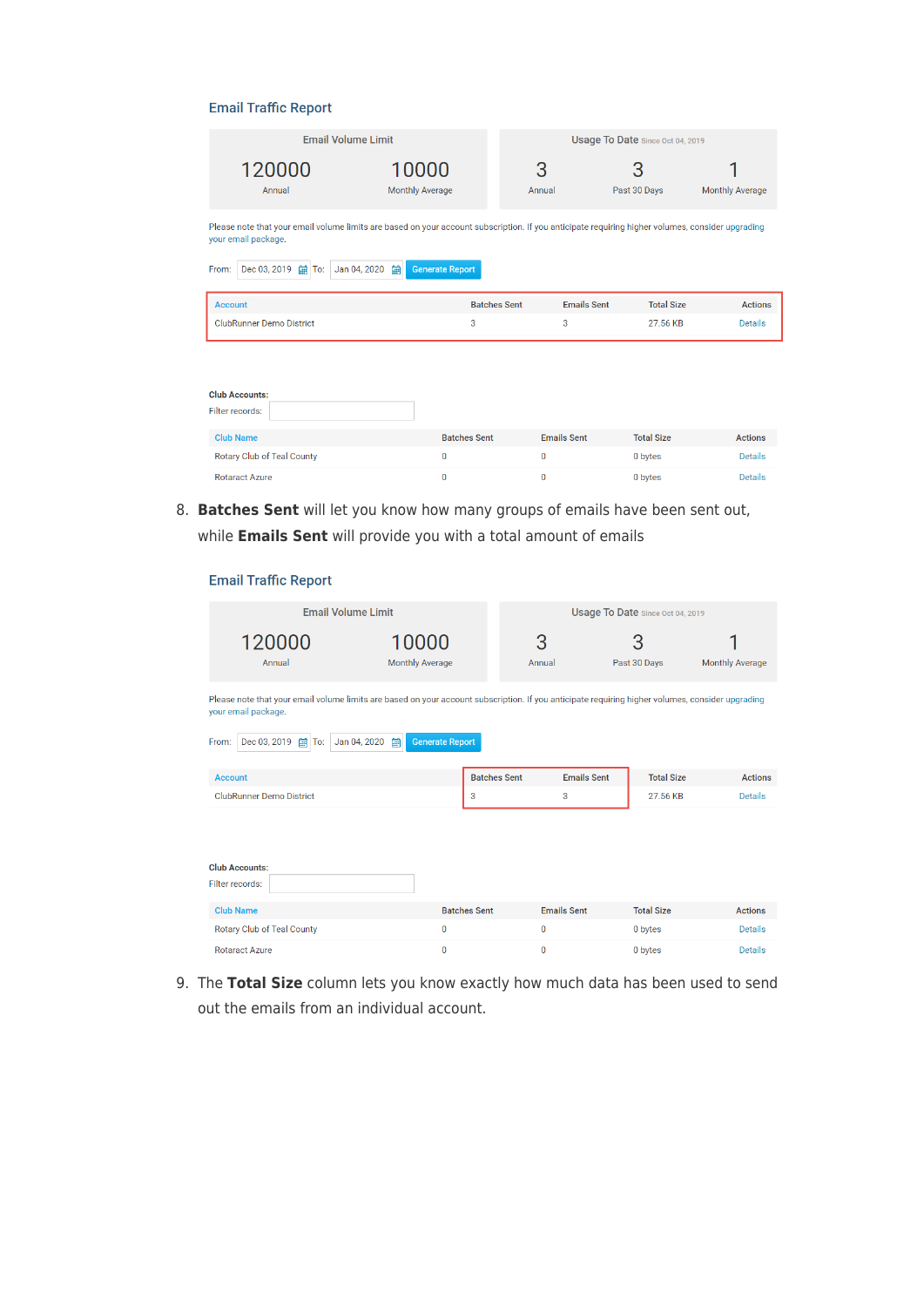#### **Email Traffic Report**

| <b>Email Volume Limit</b>                                                                                                                                                                                                                                     |                                 | Usage To Date Since Oct 04, 2019          |                   |                        |  |  |  |
|---------------------------------------------------------------------------------------------------------------------------------------------------------------------------------------------------------------------------------------------------------------|---------------------------------|-------------------------------------------|-------------------|------------------------|--|--|--|
| 120000<br>Annual                                                                                                                                                                                                                                              | 10000<br><b>Monthly Average</b> | 3<br>Annual                               | З<br>Past 30 Days | <b>Monthly Average</b> |  |  |  |
| Please note that your email volume limits are based on your account subscription. If you anticipate requiring higher volumes, consider upgrading<br>your email package.<br>Dec 03, 2019 <b>in</b> To:<br>Jan 04, 2020<br>冊<br>From:<br><b>Generate Report</b> |                                 |                                           |                   |                        |  |  |  |
| <b>Account</b>                                                                                                                                                                                                                                                |                                 | <b>Emails Sent</b><br><b>Batches Sent</b> | <b>Total Size</b> | <b>Actions</b>         |  |  |  |
| <b>ClubRunner Demo District</b>                                                                                                                                                                                                                               | 3                               | 3                                         | 27.56 KB          | <b>Details</b>         |  |  |  |
| <b>Club Accounts:</b><br>Filter records:                                                                                                                                                                                                                      |                                 |                                           |                   |                        |  |  |  |
| <b>Club Name</b>                                                                                                                                                                                                                                              | <b>Batches Sent</b>             | <b>Emails Sent</b>                        | <b>Total Size</b> | <b>Actions</b>         |  |  |  |
| Rotary Club of Teal County                                                                                                                                                                                                                                    | $\mathbf 0$                     | 0                                         | 0 bytes           | <b>Details</b>         |  |  |  |
| <b>Rotaract Azure</b>                                                                                                                                                                                                                                         | $\Omega$                        | $\mathbf{0}$                              | 0 bytes           | Details                |  |  |  |

10. Clicking on **Details** under the Actions heading will generate a more in-depth email traffic report for that account.

# **Email Traffic Report**

| <b>Email Volume Limit</b>                                                                                                                                                                                                                             |                                 | Usage To Date Since Oct 04, 2019               |                               |                                  |  |  |
|-------------------------------------------------------------------------------------------------------------------------------------------------------------------------------------------------------------------------------------------------------|---------------------------------|------------------------------------------------|-------------------------------|----------------------------------|--|--|
| 120000<br>Annual                                                                                                                                                                                                                                      | 10000<br><b>Monthly Average</b> | 3<br>Annual                                    | З<br>Past 30 Days             | <b>Monthly Average</b>           |  |  |
| Please note that your email volume limits are based on your account subscription. If you anticipate requiring higher volumes, consider upgrading<br>your email package.<br>Dec 03, 2019 图 To:<br>Jan 04, 2020<br>冊<br><b>Generate Report</b><br>From: |                                 |                                                |                               |                                  |  |  |
| <b>Account</b><br><b>ClubRunner Demo District</b>                                                                                                                                                                                                     | 3                               | <b>Batches Sent</b><br><b>Emails Sent</b><br>3 | <b>Total Size</b><br>27.56 KB | <b>Actions</b><br><b>Details</b> |  |  |
| <b>Club Accounts:</b><br>Filter records:                                                                                                                                                                                                              |                                 |                                                |                               |                                  |  |  |
| <b>Club Name</b>                                                                                                                                                                                                                                      | <b>Batches Sent</b>             | <b>Emails Sent</b>                             | <b>Total Size</b>             | <b>Actions</b>                   |  |  |
| <b>Rotary Club of Teal County</b>                                                                                                                                                                                                                     | 0                               | 0                                              | 0 bytes                       | <b>Details</b>                   |  |  |
| Rotaract Azure                                                                                                                                                                                                                                        | $\Omega$                        | 0                                              | 0 bytes                       | <b>Details</b>                   |  |  |

11. On the Email Traffic Report page for an individual account, clicking on the details link provides you with a breakdown of every email sent out from that account. You can order this information according to date, sender, club, type of email, subject and email size by clicking on the column headers.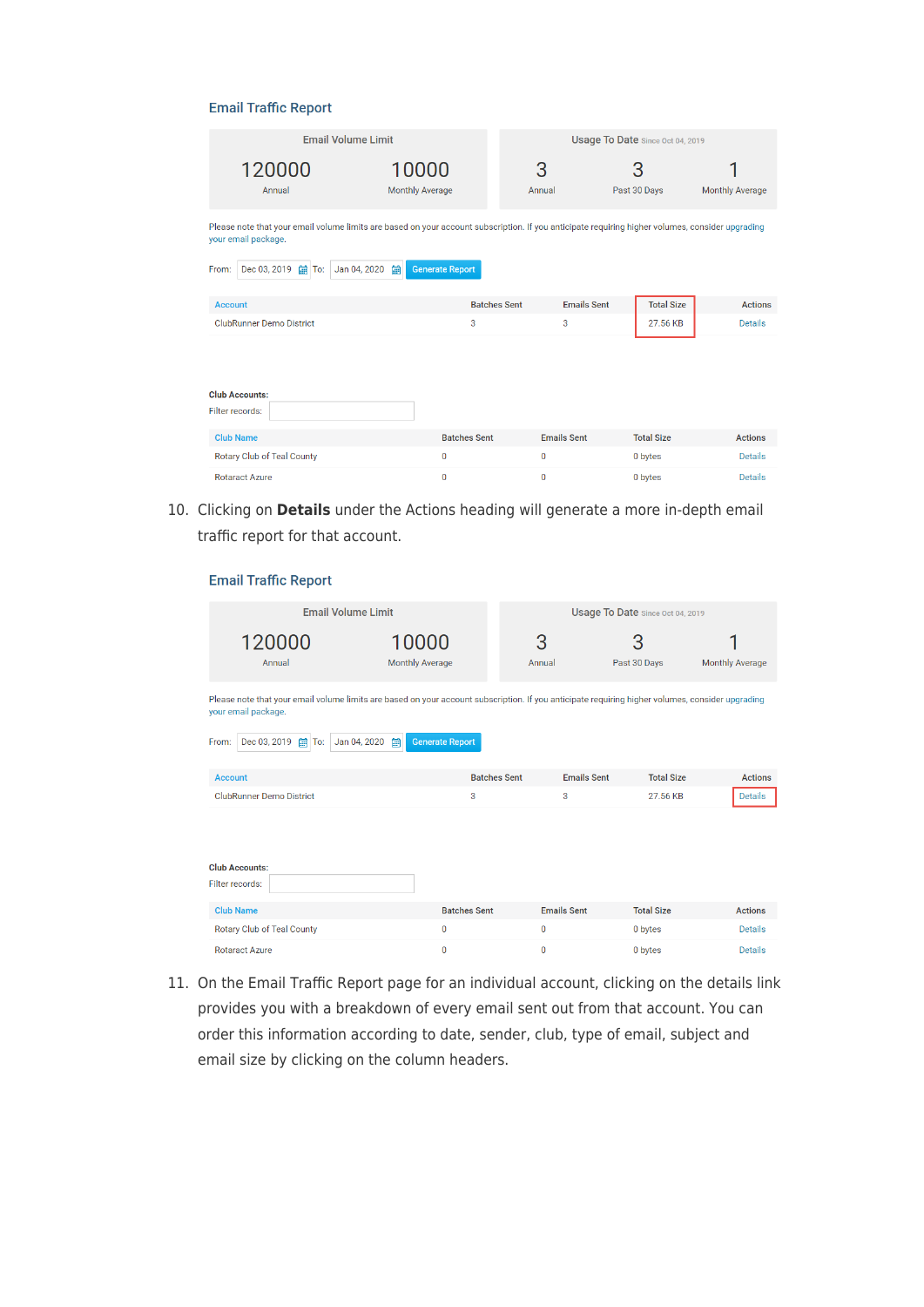#### **ClubRunner Demo District Email Traffic Report**

| From: Dec 03, 2019    | 圇             | 圇<br>To: Jan 04, 2020 | <b>Generate Report</b>                                                             |                              |                      |
|-----------------------|---------------|-----------------------|------------------------------------------------------------------------------------|------------------------------|----------------------|
| Filter records:       |               |                       |                                                                                    |                              |                      |
| Date $\rightarrow$    | Sender $\sim$ | Type $\rightarrow$    | Subject $\rightarrow$                                                              | <b>Emails</b><br>Sent $\div$ | Total<br>Size $\sim$ |
| Dec 11, 2019          | ClubRunner    | Password<br>Recovery  | ClubRunner Password Reset for Rayprod Stn of Rotary Club of<br><b>Purple Metro</b> | 1                            | 9.18 KB              |
| Dec 11, 2019          | ClubRunner    | Password<br>Recovery  | ClubRunner Password Reset for Rayprod Stn of Rotary Club of<br><b>Purple Metro</b> |                              | 9.19 KB              |
| Dec 11, 2019          | ClubRunner    | Password<br>Recovery  | ClubRunner Password Reset for Rayprod Stn of Rotary Club of<br><b>Purple Metro</b> |                              | 9.19 KB              |
|                       |               |                       | Total: 3                                                                           |                              | 27.56 KB             |
| Showing all 3 records |               |                       |                                                                                    |                              |                      |

12. You can use the date fields provided to generate a report based on a given period of time. Click Generate report after selecting the **From** and **To** dates.

**ClubRunner Demo District Email Traffic Report** 

| Dec 03, 2019 单<br>From: | To:           | Jan 04, 2020 单       | <b>Generate Report</b>                                                             |          |                              |                             |
|-------------------------|---------------|----------------------|------------------------------------------------------------------------------------|----------|------------------------------|-----------------------------|
| Filter records:         |               |                      |                                                                                    |          |                              |                             |
| Date $\rightarrow$      | Sender $\sim$ | Type $\rightarrow$   | Subject $\rightarrow$                                                              |          | <b>Emails</b><br>Sent $\sim$ | <b>Total</b><br>Size $\div$ |
| Dec 11, 2019            | ClubRunner    | Password<br>Recovery | ClubRunner Password Reset for Rayprod Stn of Rotary Club of<br><b>Purple Metro</b> |          | 1                            | 9.18 KB                     |
| Dec 11, 2019            | ClubRunner    | Password<br>Recovery | ClubRunner Password Reset for Rayprod Stn of Rotary Club of<br><b>Purple Metro</b> |          | 1                            | 9.19 KB                     |
| Dec 11, 2019            | ClubRunner    | Password<br>Recovery | ClubRunner Password Reset for Rayprod Stn of Rotary Club of<br><b>Purple Metro</b> |          |                              | 9.19 KB                     |
|                         |               |                      |                                                                                    | Total: 3 |                              | 27.56 KB                    |
| Showing all 3 records   |               |                      |                                                                                    |          |                              |                             |

13. You can use the **Filter Records** field to search for a specific email or email subject.

| From:                 | Dec 03, 2019 单<br>To: | 圇<br>Jan 04, 2020    | <b>Generate Report</b>                                                             |                              |                             |
|-----------------------|-----------------------|----------------------|------------------------------------------------------------------------------------|------------------------------|-----------------------------|
| Filter records:       |                       |                      |                                                                                    |                              |                             |
| Date $\rightarrow$    | Sender $\sim$         | Type $\rightarrow$   | Subject $\rightarrow$                                                              | <b>Emails</b><br>Sent $\sim$ | <b>Total</b><br>Size $\sim$ |
| Dec 11, 2019          | ClubRunner            | Password<br>Recovery | ClubRunner Password Reset for Rayprod Stn of Rotary Club of<br><b>Purple Metro</b> |                              | 9.18 KB                     |
| Dec 11, 2019          | ClubRunner            | Password<br>Recovery | ClubRunner Password Reset for Rayprod Stn of Rotary Club of<br><b>Purple Metro</b> |                              | 9.19 KB                     |
| Dec 11, 2019          | <b>ClubRunner</b>     | Password<br>Recovery | ClubRunner Password Reset for Rayprod Stn of Rotary Club of<br><b>Purple Metro</b> |                              | 9.19 KB                     |
|                       |                       |                      |                                                                                    | Total: 3                     | 27.56 KB                    |
| Showing all 3 records |                       |                      |                                                                                    |                              |                             |

**ClubRunner Demo District Email Traffic Report** 

14. Clicking on the number of emails sent for a given email message will open the **Email Statistics** for that individual email. [Click here for more information on email](https://clubrunnersupport.com/kb/articles/how-do-i-view-my-email-stats)